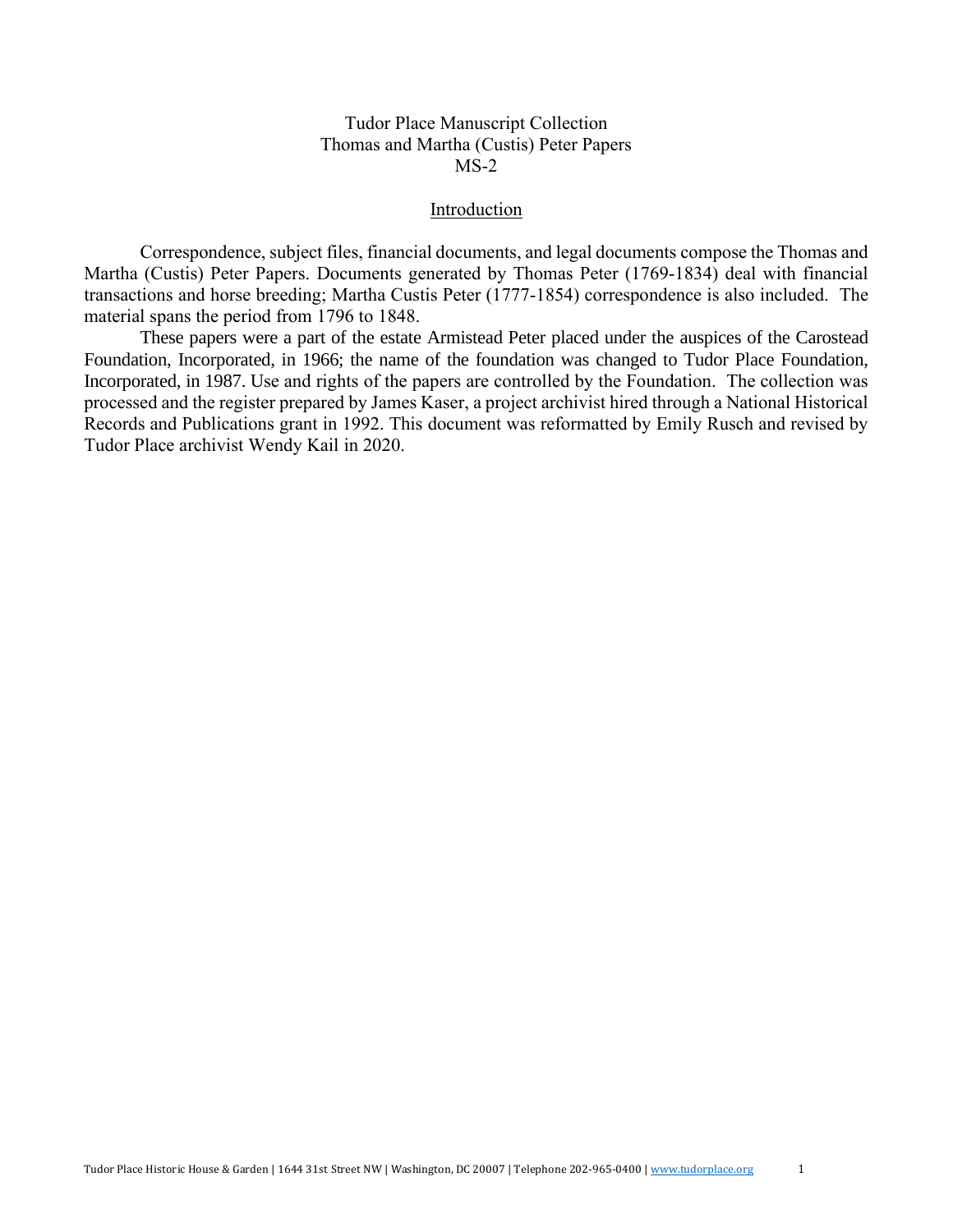### Biographical Sketch

 Thomas Peter (1769-1834) was the oldest son of Robert Peter (1726-1806) and Elizabeth (Scott) Peter (1744-1821). He inherited his father's sharp business sense as a merchant and land speculator, and received a sizable land inheritance from his father's estate, approximately 4,100 acres valued at \$95,877. Thomas Peter married Martha Parke Custis (1777-1854), a granddaughter of Martha Washington (1731- 1802), on January 6, 1795, the 35th anniversary of George and Martha Washington's wedding.

After their marriage Thomas Peter and Martha (Custis) Peter resided in a house built by Thomas Peter's father Robert Peter on K Street [Wapping Street]. General George Washington (1732-1799), Martha (Custis) Peter's step-grandfather, was often a guest of the Peters, and he spent his last night in 1799 in the Federal City at their home. In 1805 Thomas and Martha (Custis) Peter purchased eight and one-half acres of land in Georgetown Heights from Francis Lowndes (1751-1815) of Bladensburg, Maryland, a purchase enabled by an \$8,000 legacy that Martha (Custis) Peter received from General George Washington. Dr. William Thornton (1759-1828), architect of the first U.S. Capitol, designed their home, Tudor Place, overlooking the Potomac River. The Peters lived at Tudor Place but also resided periodically at their farm, Oakland, in Seneca, Montgomery County, Maryland, and frequently visited their farm, Effingham, in the Federal City.

From 1801 until his death in 1834, Thomas Peter served seven terms as a Justice of the Peace for the County of Washington in Maryland; in 1802 he was one of twelve citizens elected to the first City Council of Washington, where he was commissioned to represent Georgetown in the Levy Court. A director of the Bank of Columbia and a vestryman of St. John's Protestant Episcopal Church in Georgetown, he enjoyed horse racing as a favorite hobby. When Martha Washington died in 1802, Thomas Peter was appointed one of the executors of her will; at a private estate sale he purchased approximately 750 objects from Mount Vernon for Tudor Place. Thomas Peter died at the age of sixtyfive; he was buried at Montevideo, the estate his son John Parke Custis Peter (1799-1848) built on his father's Oakland property in Seneca.

Martha (Custis) Peter (1777-1854) was one of four grandchildren of Martha Washington (1831- 1802) and step-granddaughter of General George Washington (1732-1799). She was born in 1777 in the Blue Room at Mount Vernon, the only grandchild to be born at Washington's home. Her father was John Parke Custis (1754-1781), Martha Washington's son from her first marriage, and her mother was Eleanor Calvert Custis (1757/8-1811). Named for her grandmother, it was rumored that by disposition she was the granddaughter most like her grandmother.

 After her father John Parke Custis' death from camp fever in 1781, her mother married Dr. David Stuart (1753-Ca.1814) in 1783. Martha (Custis) Peter and her older sister, Eliza Parke Custis (1776-1832), grew up at Hope Park, Fairfax County, Virginia, the estate of their mother and stepfather. Martha (Custis) Peter's two younger siblings, Eleanor Parke Custis (1779-1852) and George Washington Parke Custis (1781-1857), remained at Mount Vernon and were raised by their grandparents.

At Hope Park on January 6, 1795, at the age of seventeen, Martha Parke Custis married Thomas Peter. George Washington's gift to her upon this occasion was a miniature portrait cased in a gold locket, still held in the Tudor Place collection. The Peters had ten children, five of whom survived to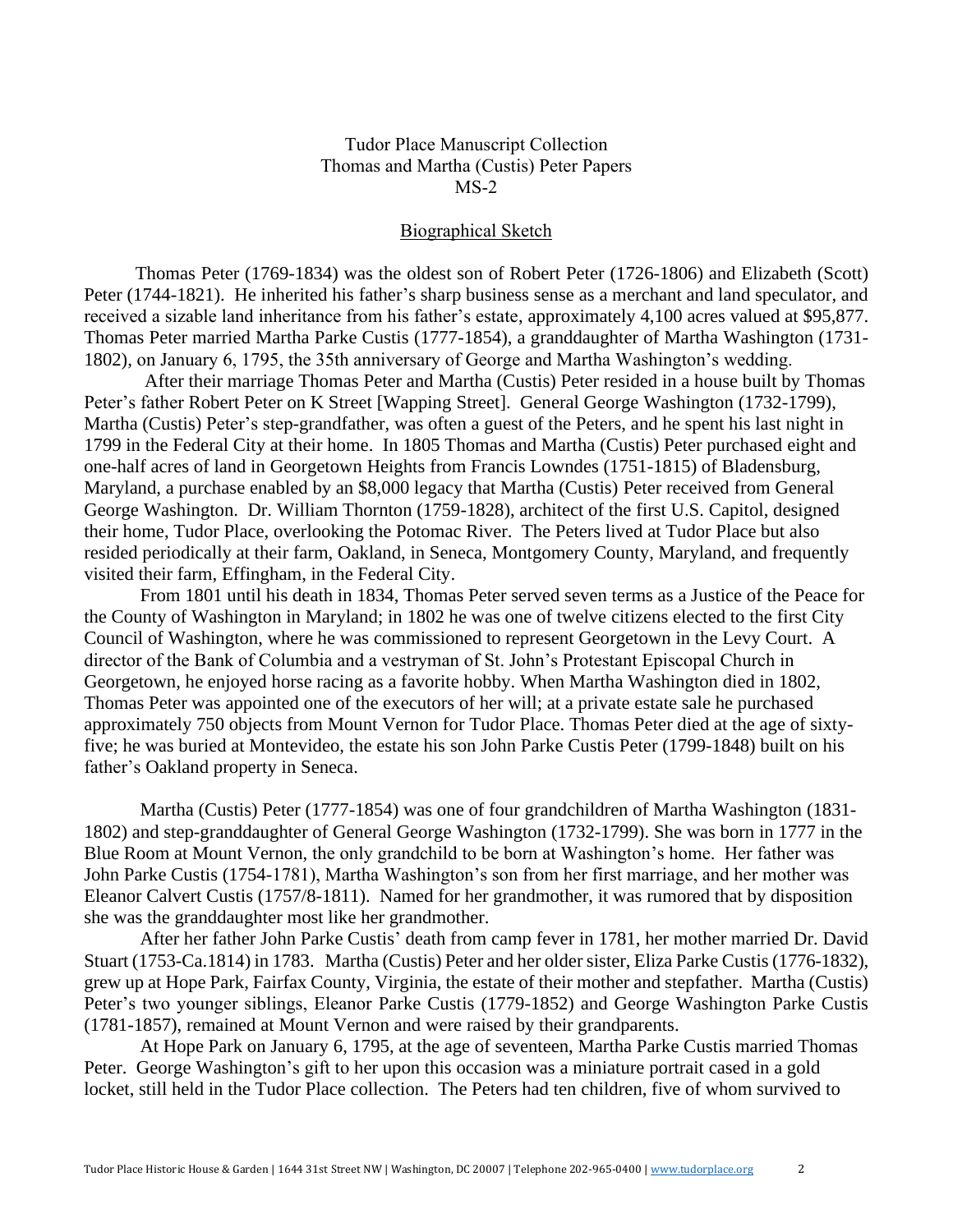adulthood: Columbia Washington Peter (1797-1820); John Parke Custis Peter (1799-1848); George Washington Peter (1801-1877); America Pinckney Peter (1803-1842); and Britannia Wellington Peter (1815-1911). Martha (Custis) Peter remained a staunch Federalist all her life, was socially prominent due to her ancestry, and hosted and entertained many important figures during her lifetime. She died in 1854 and was buried in Seneca, Maryland, the Montevideo farm of her son John Parke Custis Peter, where her husband Thomas Peter and her daughter Columbia Washington Peter were buried.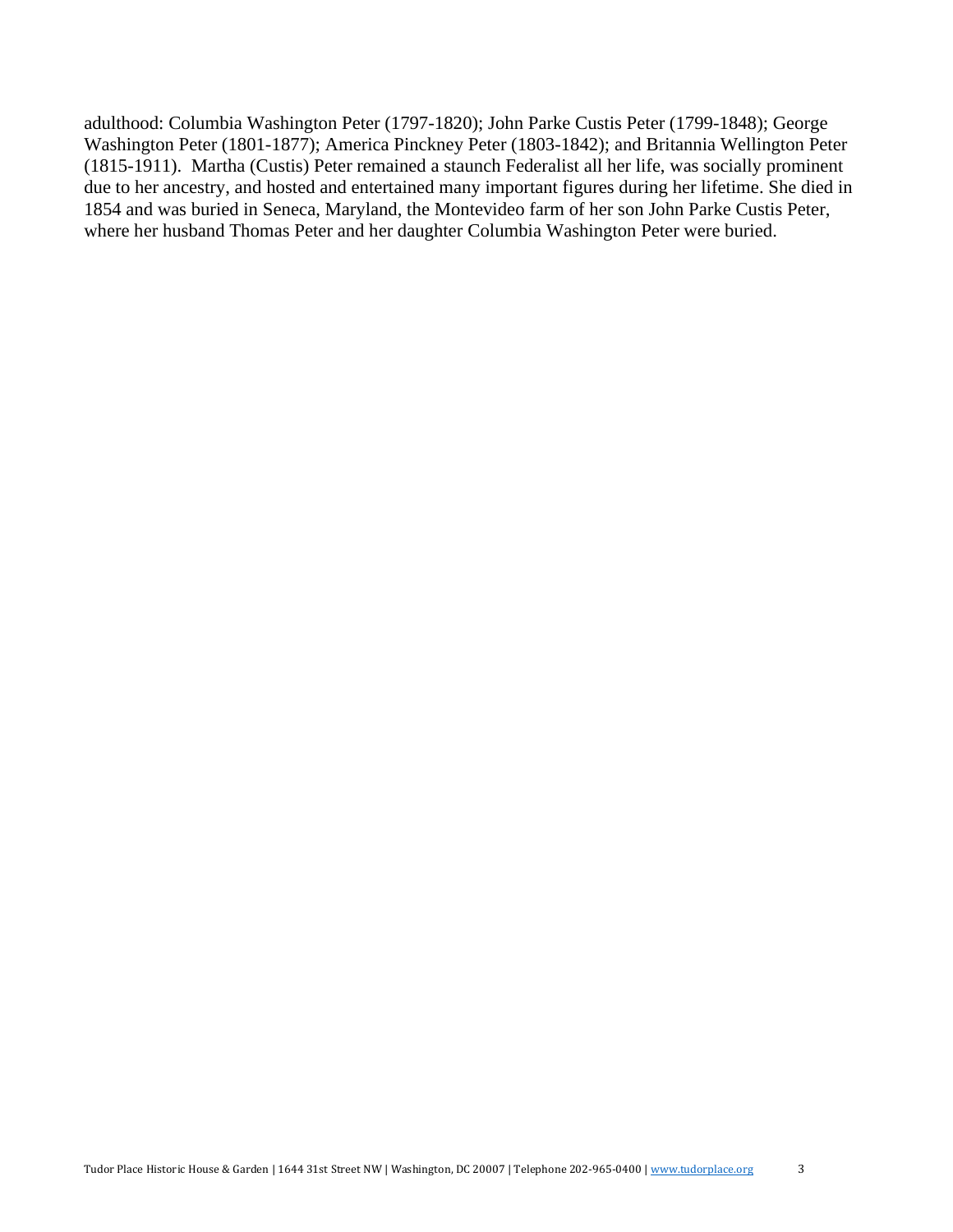#### Scope and Content

The Thomas and Martha (Custis) Peter Papers represent a highly fragmentary documentary record. The correspondence indicates that Thomas Peter had a great interest in horses and horse racing and was consulted in this capacity. Many citizens asked Martha (Custis) Peter for relics of George Washington. The subject file in the collection that contains material concerning the settlement of the estate of Robert Peter, Jr., indicates the role Thomas Peter played as one of his brother's executors. Thomas Peter's account book and property book provide fragmentary information about the extent of his wealth since they cover a limited period of time; the account book provides a list of the slaves Martha (Custis) Peter received as a dowry from her father's estate. Deeds and plats in the collection reveal the extent of Thomas Peter's land holdings and provide information on the purchase of the Tudor Place property and its disposition upon his death.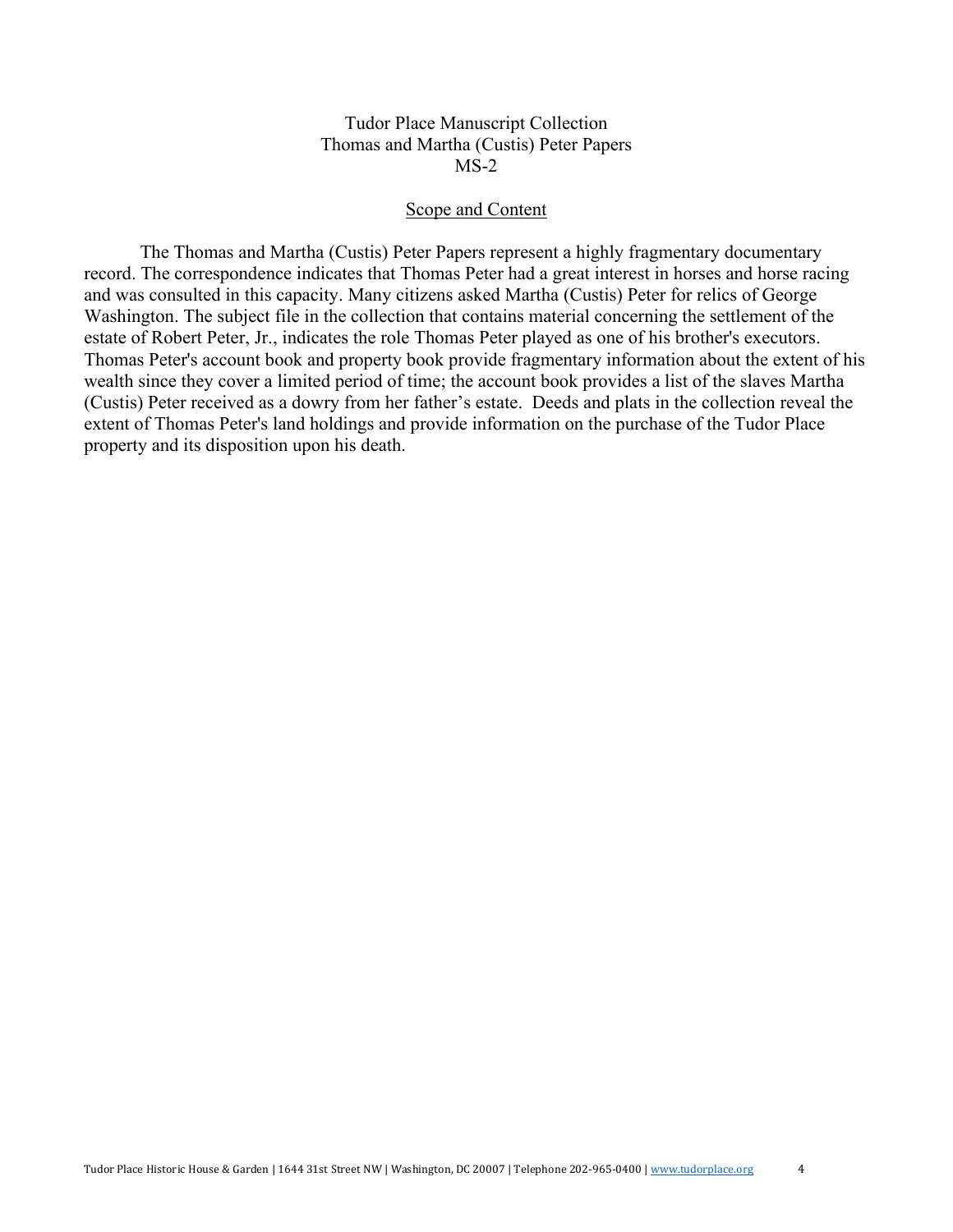#### **Series Description**

### **CORRESPONDENCE**

### **Series**

# CORRESPONDENCE: THOMAS PETER

1798-1829 Arranged chronologically

Includes letters from General George Washington concerning tobacco notes to be sold by Thomas Peter on Washington's behalf and letters from Henry Clay concerning a brood mare.

#### CORRESPONDENCE: MARTHA (CUSTIS) PETER 1813-1848

Arranged chronologically

Incoming and outgoing correspondence, including a formal letter of thanks from the Washington Benevolent Society of Boston for General George Washington's gorget. Also includes a letter of thanks from Charles Payne for a cup and saucer used by General George Washington, two letters from Laurence Abert Williams written from West Point, New York, and a letter from Martha (Custis) Peter to Mrs. James Gibson of Philadelphia, Pennsylvania.

# SUBJECT FILES

**Series** 

## ESTATE OF ROBERT PETER, JUNIOR

1804-1814

Arranged by type and then chronologically

Includes correspondence regarding land settlements and property taxes, as well as bills and receipts for accounts unsettled at the time of Robert Peter, Jr.'s, death, for funeral expenses, and for the sale of land and slaves held to settle the estate. Contains letters testamentary and records of the estate account at the Columbia Bank.

## LEGAL DOCUMENTS

Series

DEEDS 1803-1823 Arranged alphabetically Deeds and deed extracts establishing ownership of the land on which Tudor Place was built.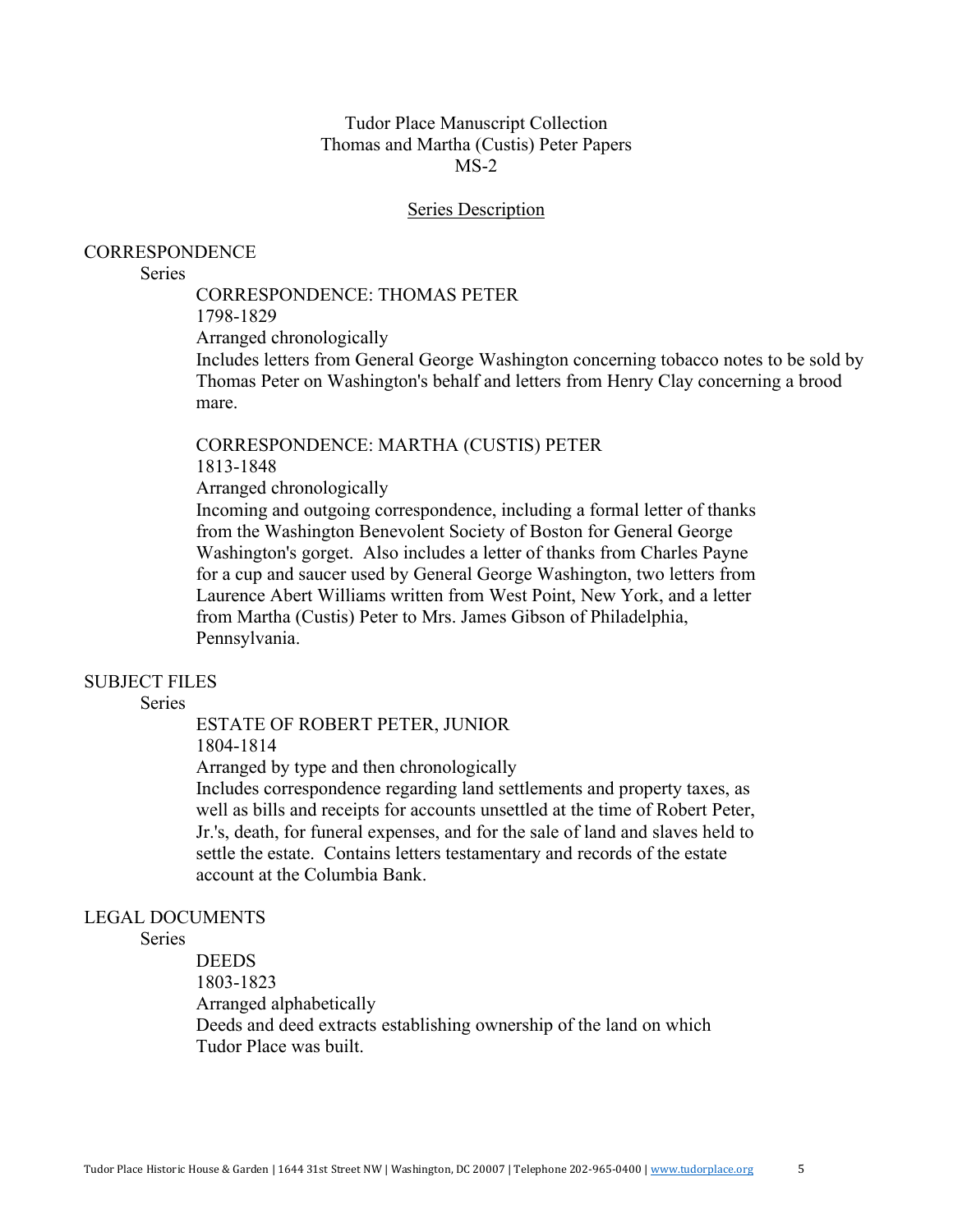# PROMISSORY NOTE: MARTHA (CUSTIS) PETER 1846

Promissory note for two-thousand dollars with interest issued to sons John Parke Custis Peter and George Washington Peter in payment for services as administrators of Thomas Peter's estate.

### FINANCIAL DOCUMENTS

# **Series**

ACCOUNT BOOK 1796-1799 Includes list of slaves received as dowry of Martha (Custis) Peter.

# PROPERTY BOOK

1808-1810

Listing of property received by Thomas Peter from the estate of Robert Peter, Jr. The location, extent, and value of each piece of land is given. A separate section lists the property located in the city of Washington.

STUD BOOK 1797-1800 An incomplete listing of offspring of two mares, *Atlanta* and *Juno*.

BILLS AND RECEIPTS 1800-1823 Arranged chronologically Thirteen receipts from Aquila Johns in reference to property in Seneca, Maryland, a receipt for pew rent, a receipt for the funeral expenses of Elizabeth (Scott) Peter, and a receipt for mail received during October through December of 1800.

# SCRAPBOOK MATERIAL

# Series

NEWSPAPER CLIPPING: OBITUARY OF THOMAS PETER 1834

Brief notice of Thomas Peter's death.

### PAMPHLET: *STUD BOOK OF VIRGINIA HORSES* 1826

"A stud book comprising most of the Virginia horses, mares, &c. previous to the revolution. . ." inscribed to Thomas Peter.

# MAPS AND LISTS

**Series** 

PLAT: BELT'S BUCKLE and SWEEPSTAKES 1810 Plat map executed by William Boyd for Thomas Peter.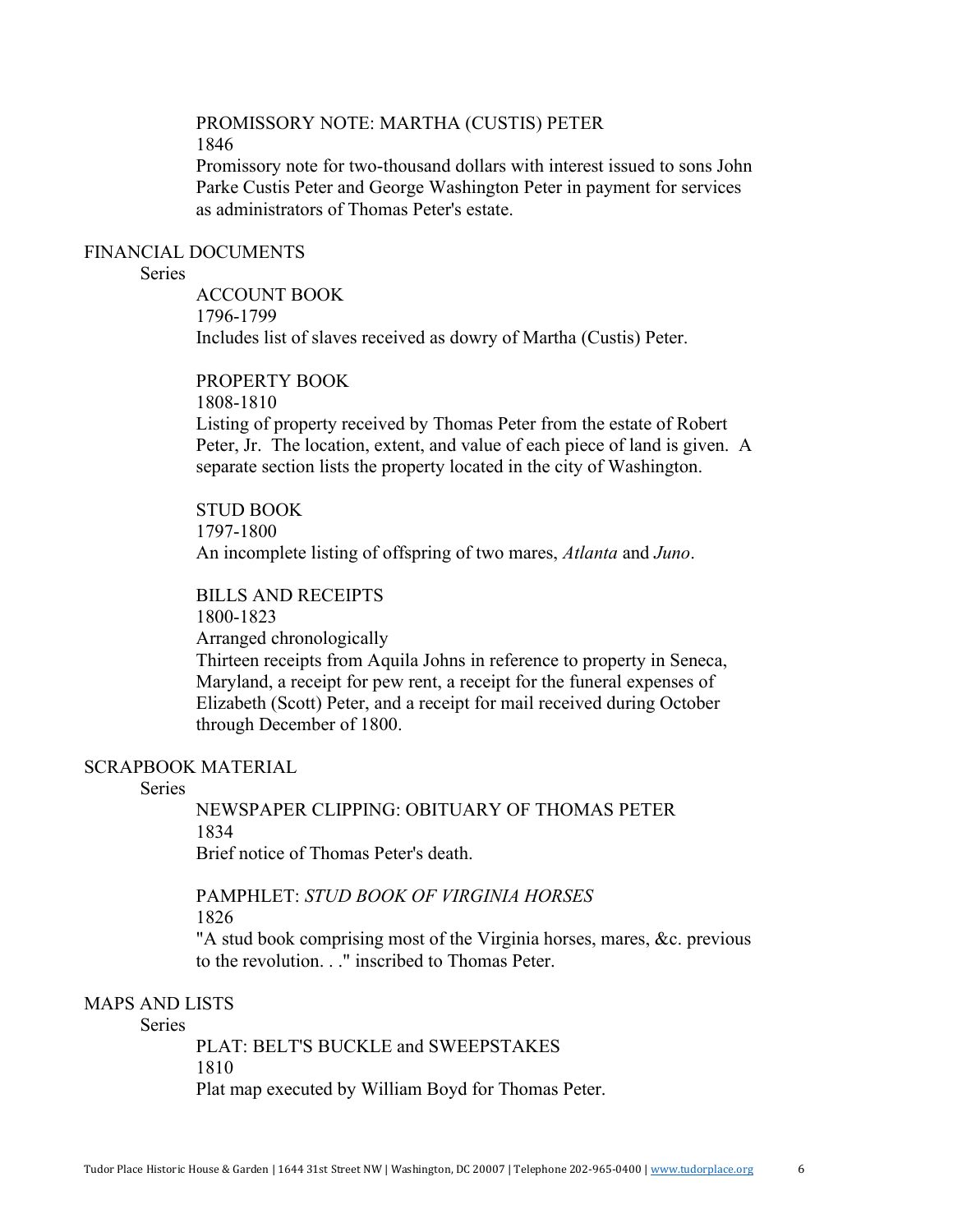# LIST OF SQUARES AND LOTS SOLD IN WASHINGTON CITY 1808-1810 Includes a list of rental properties. The amount of the rent, a brief description of the property, and the name and race of the renter is often given.

## MUSIC BOOK

### 1783

 *Six Favourite Sonatas for the Piano Forte or Harpsichord, with an accompaniment obligato for a Violin, c*omposed by Luigi Boccherini and arranged by Guiseppe Diettenhofer. [Inscribed: *Patty Custis*]

# PRESENTATION DRAWING

c. 1808-1816

Presentation Drawing thought to have been given to the Peters by Dr. William Thornton, whose designs inspired the Center Block of Tudor Place. Framed. [Obverse: "Tudor Place, the seat of Thomas Peter, Esquire, Georgetown, Columbia" below watercolor of house. Verso: Tentative floorplan with caption]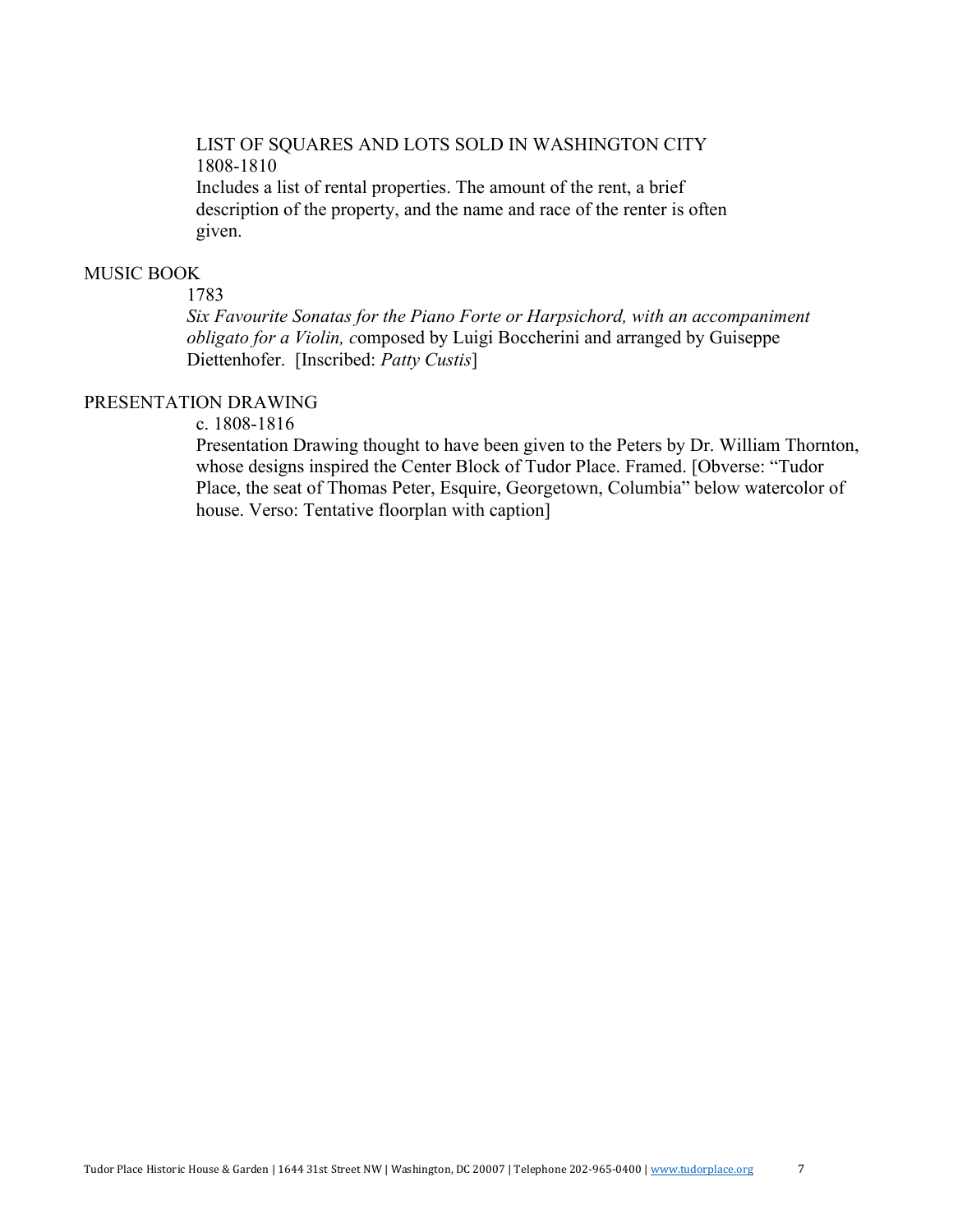| ИS  |  |
|-----|--|
| ∺ох |  |

| Folder<br>1    | Correspondence: George Washington                                   | 1798             |
|----------------|---------------------------------------------------------------------|------------------|
|                |                                                                     |                  |
| $\overline{2}$ | Correspondence: Henry Clay                                          | 1827; 1829       |
| 3              | Correspondence: Washington Benevolent Society Committee             | 1813             |
| $\overline{4}$ | Correspondence: Charles Payne                                       | Ca.1830          |
| 5              | Correspondence: Laurence Abert Williams                             | 1848             |
| 6              | Outgoing Correspondence: Martha (Custis) Peter to Mrs. James Gibson | Dec 14, 1820     |
| 7              | Robert Peter, Jr., Estate: Correspondence                           | 1809-1810        |
| 8              | Robert Peter, Jr., Estate: Property Taxes                           | 1804-1823        |
| 9              | Robert Peter, Jr., Estate: Funeral and Burial Expenses              | 1809             |
| 10             | Robert Peter, Jr., Estate: Sale of Land and Slaves                  | 1809-1813, ND    |
| 11             | Robert Peter, Jr., Estate: Bills and Receipts                       | 1807-1808        |
| 12             | Robert Peter, Jr., Estate: Bills and Receipts                       | 1808; 1809       |
| 13             | Robert Peter, Jr., Estate: Bills and Receipts                       | 1808; 1809; 1810 |
| 14             | Robert Peter, Jr., Estate: Bills and Receipts                       | 1811             |
| 15             | Robert Peter, Jr., Estate: Bills and Receipts                       | 1812-1814        |
| 16             | Deed: Tudor Place, George Washington Parke Custis                   | 1823             |
| 17             | Deed Extracts: Francis Lowndes, Seller                              | 1805; 1809       |
| 18             | Promissory Note: Thomas Peter Estate                                | 1846             |
| 19             | <b>Account Book</b>                                                 | 1796-1799        |
| 20             | <b>Property Book</b>                                                | 1808-1810        |
| 21             | <b>Stud Book</b>                                                    | 1797-1800        |
| 22             | <b>Bills and Receipts</b>                                           | 1800-1822        |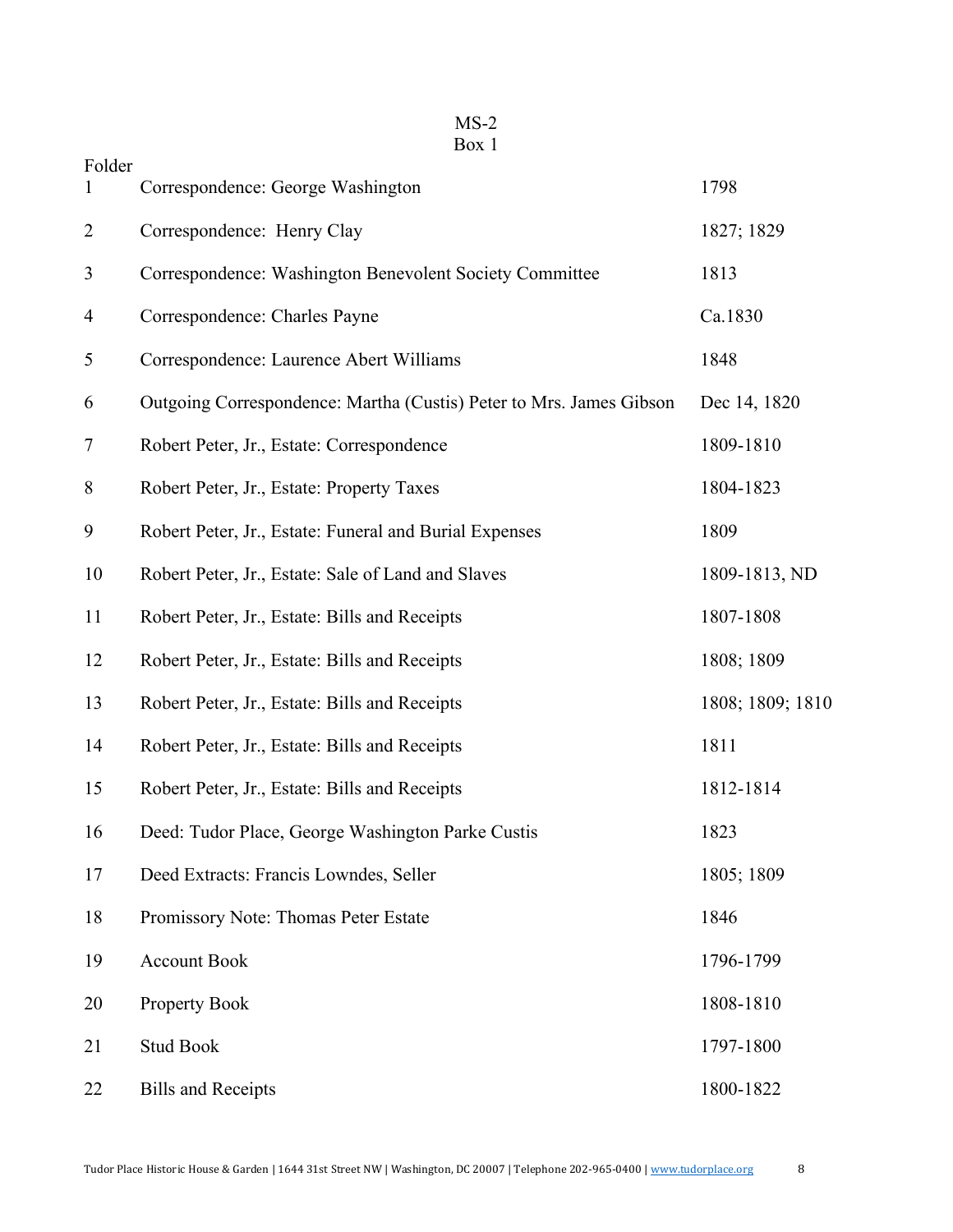| 23 | Receipt: Funeral Expenses of Elizabeth (Scott) Peter                                                                | 1823            |
|----|---------------------------------------------------------------------------------------------------------------------|-----------------|
| 24 | Pamphlet: Stud Book [The Stud of a Gentleman in the South<br>of Virginia]                                           | 1826            |
| 25 | Newspaper Clipping: Obituary, Thomas Peter                                                                          | 1834            |
| 26 | Pamphlet: Sampson, Ashley. Eulogy on the Life and Character<br>Of La Fayette                                        | 1834            |
| 27 | <b>Visitors Book Pages</b>                                                                                          | 1837            |
| 28 | Thomas and Martha (Custis) Peter: Note for Day Book                                                                 | 1826            |
| 29 | The National Intelligencer: Death of Columbia Peter                                                                 | Dec 8, 1820     |
| 30 | Receipt: Estate of David Peter                                                                                      | Jun 19, 1828    |
| 31 | Answer to the Various Claims of Mr. Dunlop<br>Against the Misses Peters under the Will of the<br>Late Robert Peter  | Oct 23, 1809    |
| 32 | Wrapper: Papers Relating to James Dunlop                                                                            | <b>ND</b>       |
| 33 | Papers Relating to James Dunlop as Guardian of His Children                                                         | 1812; ND        |
| 34 | Bond: James Dunlop to Robert Peter                                                                                  | Oct 11, 1794    |
| 35 | One Share of Stock in the Potomac Company from the Estate of<br>George Washington to Martha (Custis) Peter, Legatee | Nov 16/17, 1802 |
| 36 | Correspondence: America Pinckney Peter to Thomas Peter                                                              | Dec 7, 1820     |